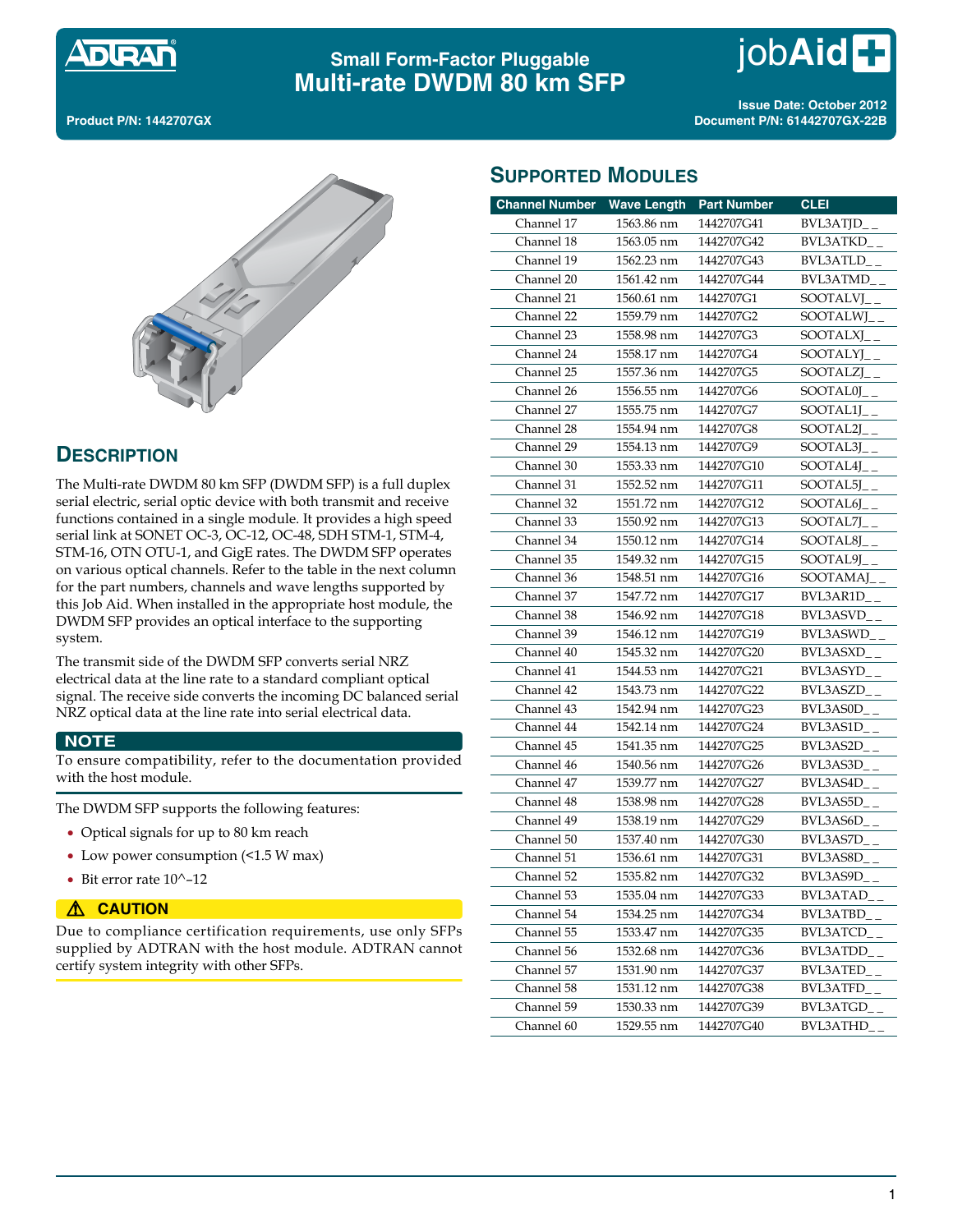# DIRAF

# **OPERATIONAL SPECIFICATIONS**

- Channel Spacing: 100 GHz
- Data Rate: 150 Mbps to 2.5 Gbps
- Optical distance: 80 km nominal
- Transmit Wavelength: See table
- Receive Wavelength: 1525 nm to 1565 nm
- Optical transmit levels: 0.0 dBm to +5.0 dBm
- Spectral Width: 0.4 nm (20 dB spectral width)
- Extinction Ratio: 8.2 dB
- Optical receive level: –29.0 dBm to –8.0 dBm
- Receiver Damage Threshold: –5.0 dBm
- Optical Path Penalty: 2.0 dB max
- Minimum Span Attenuation: 13 dB
- Optical Budget: –27 dB
- Dispersion Tolerance: 1600 ps/nm
- Optical connectors: LC
- Environmental Support:
	- ♦ Operational temperature range: –40°C to +65°C
	- ♦ Storage temperature range: –40°C to +85°C
	- ♦ Relative humidity: up to 85%, noncondensing

## **INSTALLATION**

To install the DWDM SFP into an appropriate module, complete the following steps:

1. Inspect the DWDM SFP. If damaged, file a claim with the carrier and then contact ADTRAN Customer Support.

## ! **CAUTION**

Do not remove the protective end cap from the SFP until the fiber optic cable is ready to be connected.

- 2. Insert the DWDM SFP into the SFP cage on the module. Ensure that the manufacturer label on the SFP is facing upward for correct installation.
- 3. Slide the DWDM SFP all the way into the receptacle until there is an audible "click."

#### **NOTE**

Use the latch on the DWDM SFP to remove the SFP from the SFP cage mounted on the printed circuit board.

# **SAFETY AND REGULATORY COMPLIANCE**

## ! **WARNING**

Read all warnings and cautions before installing or servicing this equipment.

## A **CAUTION**

This product uses a Class 1 Laser module that complies with 21 CFR 1040.10 and 1040.11 and IEC 60825-1, IEC 60825-2, EN 60825- 1 and EN 60825-2. For continued compliance with the above standards, only approved Class 1 laser modules from an ADTRAN approved vendor list (located on the ADTRAN website) should be installed in this product. ADTRAN cannot certify system integrity with other laser modules.

## $\triangle$  **CAUTION**

- Electrostatic Discharge (ESD) can damage electronic modules. When handling modules, wear an antistatic discharge wrist strap to prevent damage to electronic components. Place modules in antistatic packing material when transporting or storing. When working on modules, always place them on an approved antistatic mat that is electrically grounded.
- Per GR-1089-CORE the system is designed and intended for installation as part of a Common Bonding Network (CBN). The system is not designed nor intended for installation as part of an Isolated Bonding Network (IBN).
- Per GR-1089-CORE Section 9, this product does not have an internal DC connection between battery return and frame ground. This product can be installed in a DC-I (isolated) or DC-C (common) installation. For installations where other cards or the host system have internal connections between battery return and frame ground, the system would be intended for deployment only in a DC-C installation.
- The chassis frame ground terminal must be connected to an earth ground to ensure that the metal enclosure of the SFP is properly grounded via the backplane connector.

## **NOTE**

- The Gigabit Ethernet port(s) are optical and therefore are not classified as any type of port as defined in Appendix B of GR-1089-CORE.
- This product is compliant with SFF-8472 "Digital Diagnostics Monitoring Interface for Optical Transceivers," Revision 9.3.
- This product is compliant with the SFP Multi-Source Agreement (MSA).
- This product is designed to be deployed in GR-3108-CORE environmental class 1 or 2 as defined in GR-3108-CORE.

This product meets or exceeds all the applicable requirements of NEBS, Telcordia GR-63-CORE, GR-1089-CORE, and ETSI EN 300368. This product is intended for deployment in Central Office type facilities, EEEs, EECs, and locations where the NEC applies (for example, Customer Premises).

This product is to be installed in ADTRAN products in Restricted Access Locations only, and installed by trained service personnel.

This device complies with Part 15 of the FCC rules. Operation is subject to the following two conditions: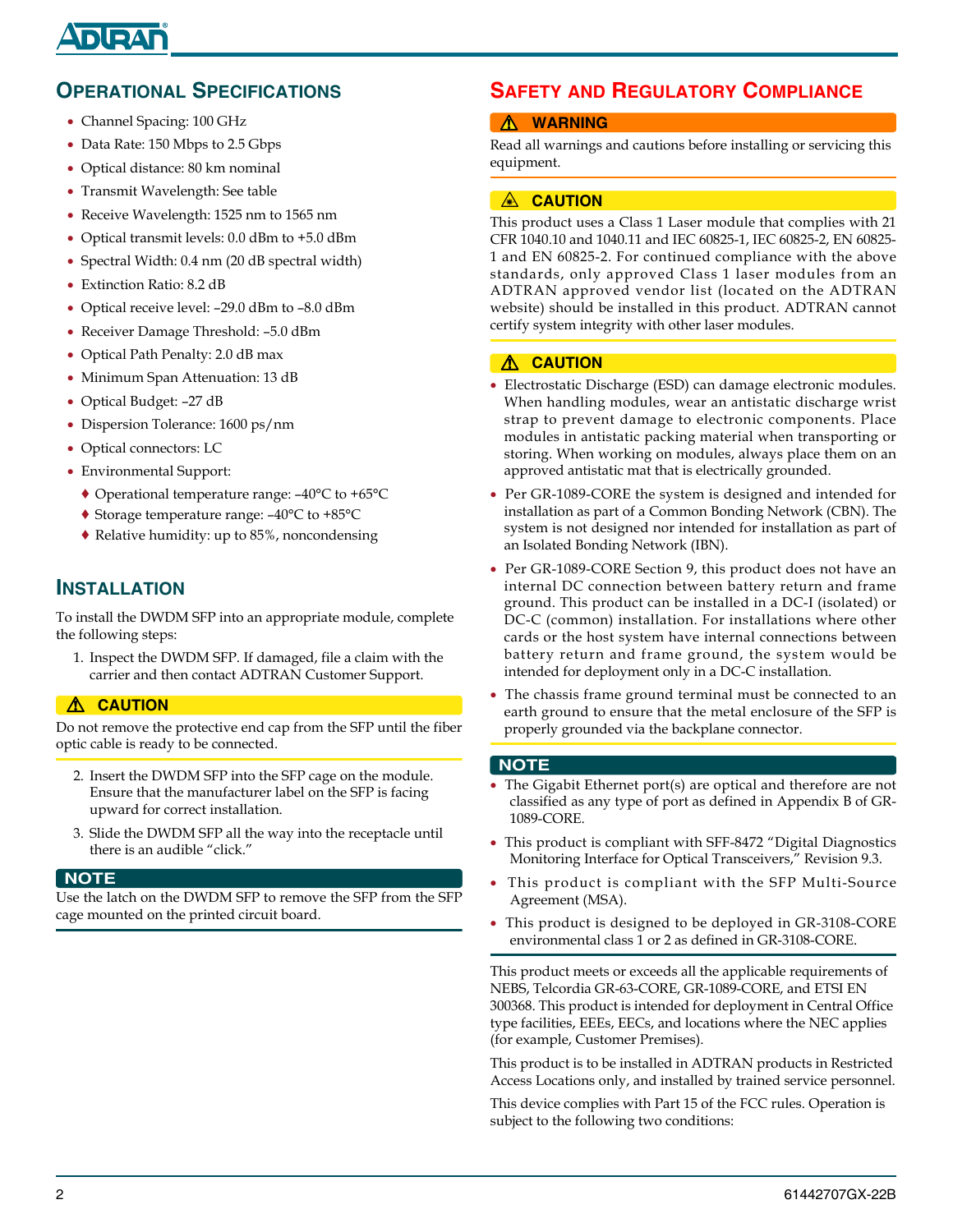

- 1. This device may not cause harmful interference.
- 2. This device must accept any interference received, including interference that may cause undesired operation.

Changes or modifications not expressly approved by ADTRAN could void the user's authority to operate this equipment.

This product is designed to meet the following environmental classes:

- ETSI EN 300 019-1-1 *Classification of environmental conditions; Storage*, Class 1.2
- ETSI EN 300 019-1-2 *Classification of environmental conditions; Transportation*, Class 2.3
- ETSI EN 300 019-1-3 *Classification of environmental conditions; Stationary use at weather-protected locations*, Class 3.2

The equipment is designed to function without degradation during exposure to all test severities per Class 3.2 of ETSI EN 300 019-1-3.

[This product meets EU RoHS Directive 2002/95/EC and/or](http://www.adtran.com)  [applicable exemptions. Refer to](http://www.adtran.com) www.adtran.com for further information on RoHS/WEEE.

## **FRANÇAIS**

#### **A AVERTISSEMENT**

Lisez tous les avertissements et mises en garde avant l'installation de cet équipement ou la réalisation de toute opération de maintenance.

#### **A ATTENTION**

Ce produit utilise un module laser de classe 1 qui conforme aux normes 21 CFR 1040.10, 1040.11 et IEC 60825-1 et -2. Pour assurer la conformité aux normes mentionnées plus haut, seuls des modules laser de classe 1 approuvés provenant d'une liste de fournisseurs certifiés par ADTRAN (disponible sur le site d'ADTRAN) doivent être installés sur ce produit. ADTRAN ne peut certifier l'intégrité d'un système doté d'autres modules laser.

## ! **ATTENTION**

- L'ESD (décharge électrostatique) peut endommager les modules électroniques. Lors de la manipulation des modules, portez un bracelet de décharge antistatique pour éviter d'endommager les composants électroniques. Placez les modules dans un emballage antistatique lors du transport ou du stockage. Lorsque vous travaillez sur les modules, placez-les toujours sur un tapis antistatique certifié muni d'un branchement de mise à la terre.
- Selon le document GR-1089-CORE, ce système est conçu et prévu pour une installation intégrée à un réseau de masse maillé. Ce système n'est pas conçu ni prévu pour une installation intégrée à un réseau de masse isolé (IBN).
- Selon le document GR-1089-CORE section 9, ce produit n'est pas équipé d'une connexion DC interne entre le retour de la batterie et la masse du châssis. Ce produit peut être installé dans une configuration DC-I (isolé) ou DC-C (commun). Pour les installations où les autres cartes ou le système hôte possèdent des connexions internes entre le retour de l'accumulateur et la mise à la terre de l'armature, le système est prévu pour le déploiement de configuration DC-M unique.
- La borne de mise à la terre du châssis doit être branchée à une prise de terre afin d'assurer que le boîtier métallique de la SFP est correctement mis à la terre grâce au connecteur de face arrière.

Ce produit est conçu pour répondre aux classes environnementales suivantes :

- ETSI EN 300 019-1-1 *Classification des conditions d'environnement; Entreposage*, classe 1.2
- ETSI EN 300 019-1-2 *Classification des conditions d'environnements; Transport*, classe 2.3
- ETSI EN 300 019-1-3 *Classification des conditions d'environnements; l'utilisation à poste fixe dans des endroits protégés contre les intempéries*, classe 3.3

L'équipement est conçu pour fonctionner sans dégradation lors des tests à tous les niveaux de sévérité, suivant les spécifications de la classe 3.3 de l'ETSI EN 300 019-1-3.

Ce produit est conforme à la directive européenne RoHS 2002/ 95/CE et/ou aux exonérations applicables. Reportez-vous à www.adtran.com pour de plus amples renseignements sur RoHS/WEEE.